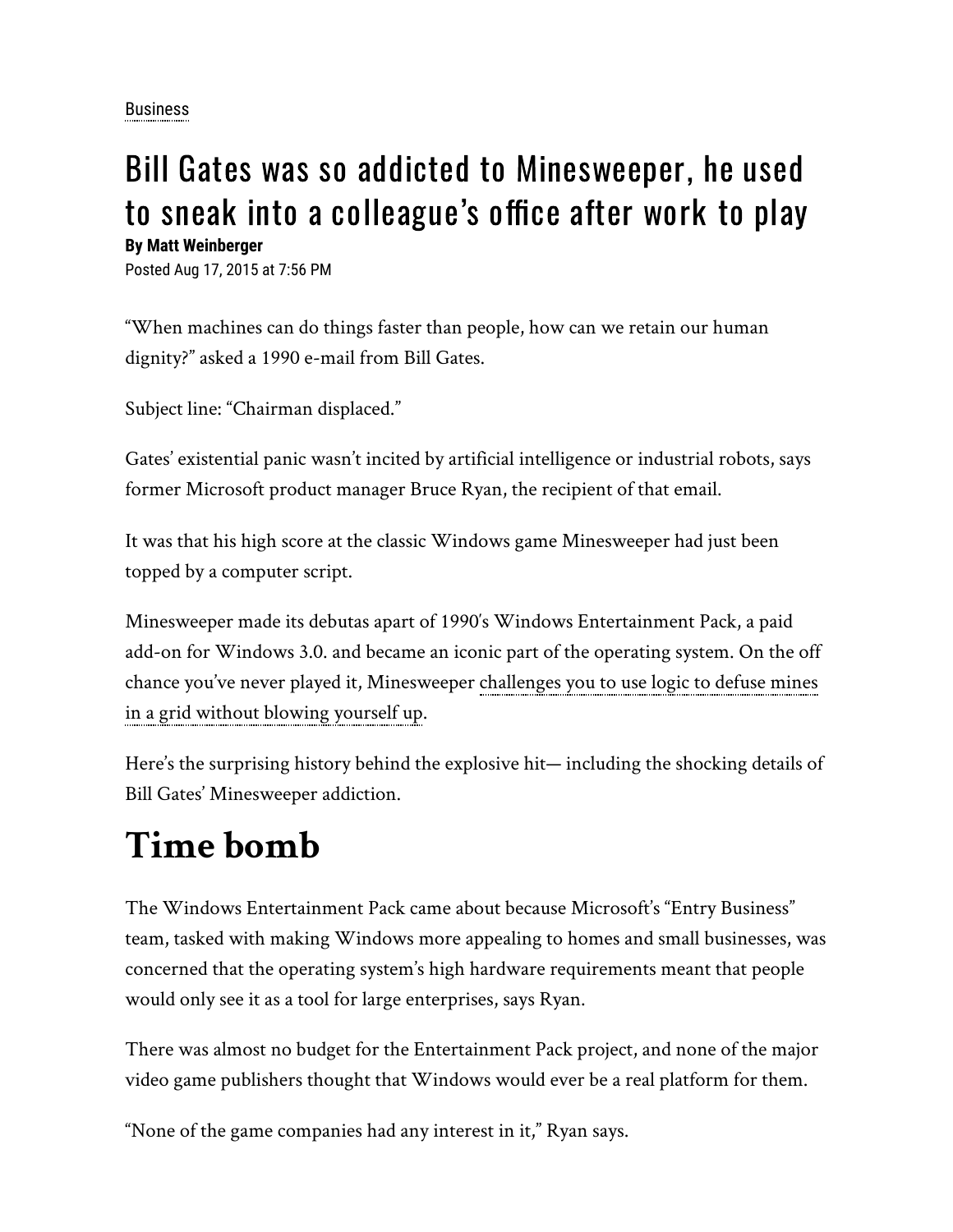So Ryan got together a bunch of games that members of the Windows team had been working on in their spare time, including IdleWild (the first-ever screensaver for Windows), a bunch of variations on Solitaire (which was included with Windows 3.0 itself), a licensed version of Tetris that Microsoft programmed in-house, and Minesweeper, a side project of developers Curt Johnson and Robert Donner.

### **About to explode**

The Entry Businessteam knew pretty early on that Minesweeper was something special.

"We all fell in love with it very quickly," Ryan says.

It fell to Ryan himself to write the manual for the indows Entertainment Pack, which ended up being two half-page Microsoft Word documents that he printed out and brought to the local copyshop so they could run off 20,000 photocopies.

"I'm the only product manager in Microsoft history, I think, to print his own product manual," Ryan says.

In the meanwhile, Tetris was supposed to be the headlining feature of the Windows Entertainment Pack.

But licensing negotiations with Spectrum HoloByte, who owned the American rights to the game, were coming down to the wire and there was no guarantee they'd be able to legally include it.

So Ryan's team had two types of stickers made: One that said "Now IncludesTetris for Windows!" and another that said "Makes a great gift!" Fortunately, they didn't have to use the second one— except in France, where the overexcited local team used both.

The Windows Entertainment Pack marketing carried slogans like "No more boring coffee breaks" and "Only a few minutes between meetings? Get in a quick game of Klotski," aimed at Microsoft's then-core audience of business users.

Ryan says the ideal demographic for Minesweeper and the games of the Windows Entertainment Pack were "loosely supervised businesspeople."

# **Blowing up**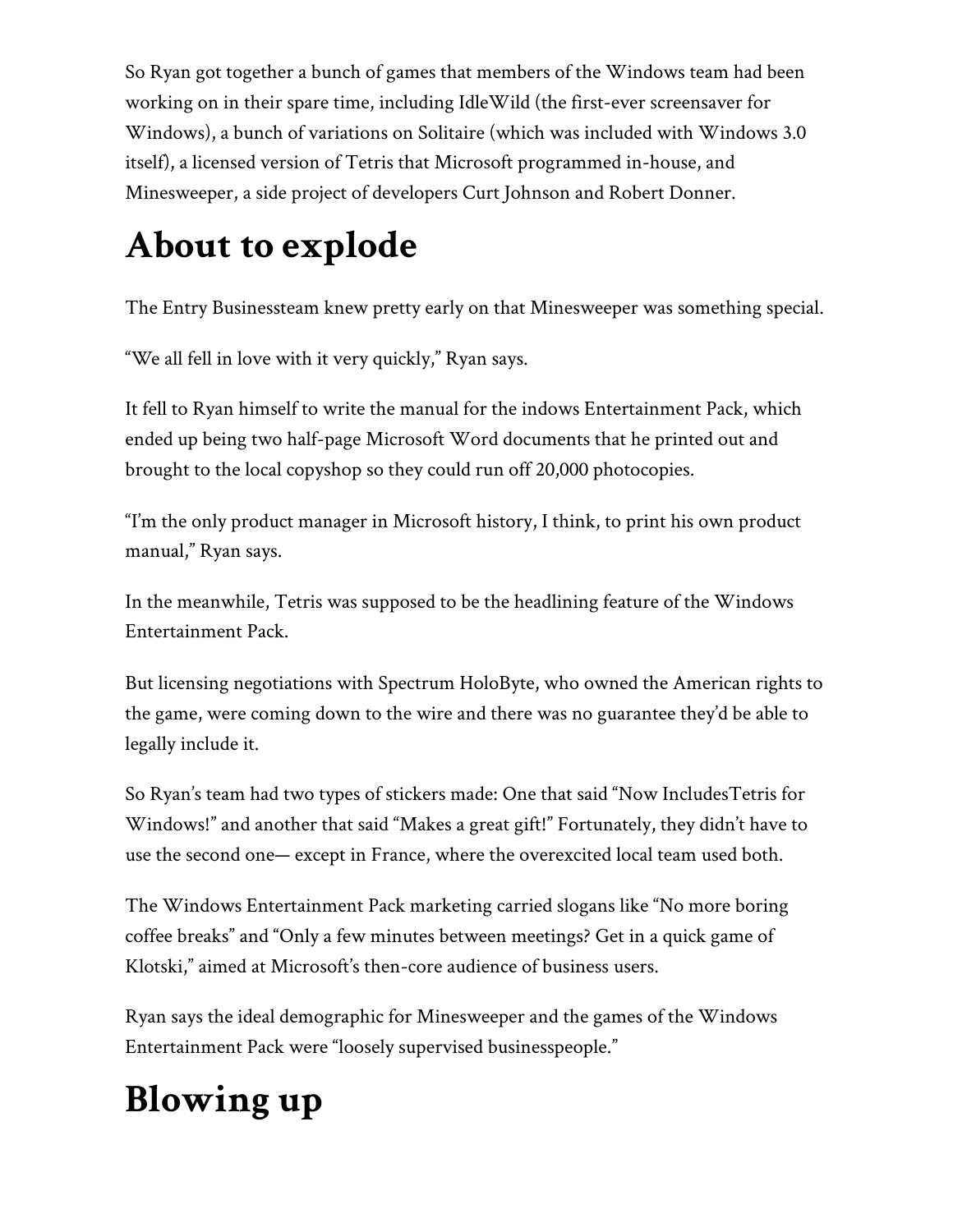There was no budget to even do quality testing on the Windows Entertainment Pack. But it became a common joke in the office that Minesweeper was the most-tested product in Microsoft history, Ryan says, because the whole company was addicted.

Ryan set a speed record of 6 seconds in the game's beginner mode, and sent out a company-wide e-mail challenge to beat his score.

The only one to answer was Bill Gates, who managed to clear it in 5 seconds.

The funny part: Gates had actually uninstalled Minesweeper from his personal computer, because he was sinking too many hours into it, Ryan says. So Gates invited Ryan up to view his score on the computer in then-Microsoft President Michael Hallman's office, where he had been sneaking off to play.

"The thought of Bill Gates playing Minesweeper after hours on someone else's computer is quite funny," Ryan says.

To show Gates who was boss, proverbially speaking, Ryan's team wrote a simple script (a "macro") that would automatically click on one corner of the Minesweeper board repeatedly and then reload the game, until it found a configuration that could be solved in one click— giving a time of one single second.

"We sent an e-mail to Bill, saying 'Sorry, you got eclipsed by a macro,'" Ryan says.

Gates sent back that e-mail about retaining human dignity, with the addendum that he should maybe consider moving up to the "intermediate" difficulty level. Ryan says that the e-mail was lost ages ago, but that he's never forgotten what it said.

## **Direct hit**

The Windows Entertainment Pack was a hit, with Minesweeper the runaway success of the bunch.

Minesweeper was so well-loved, in fact, that the Windows team took over development of Minesweeper (Ryan jokes it was "stolen" from his team) and built it right into the operating system for 1992′s Windows 3.1, where it sat alongside Solitaire.

There were three more Windows Entertainment Packs released, which included future classic games like Chip's Challenge, JezzBall, and SkiFree. By 1992, the series had reportedly sold an impressive [500,000 copies.](https://web.archive.org/web/20201013165454mp_/http://www.cgwmuseum.org/galleries/index.php?year=1992&pub=2&id=98)